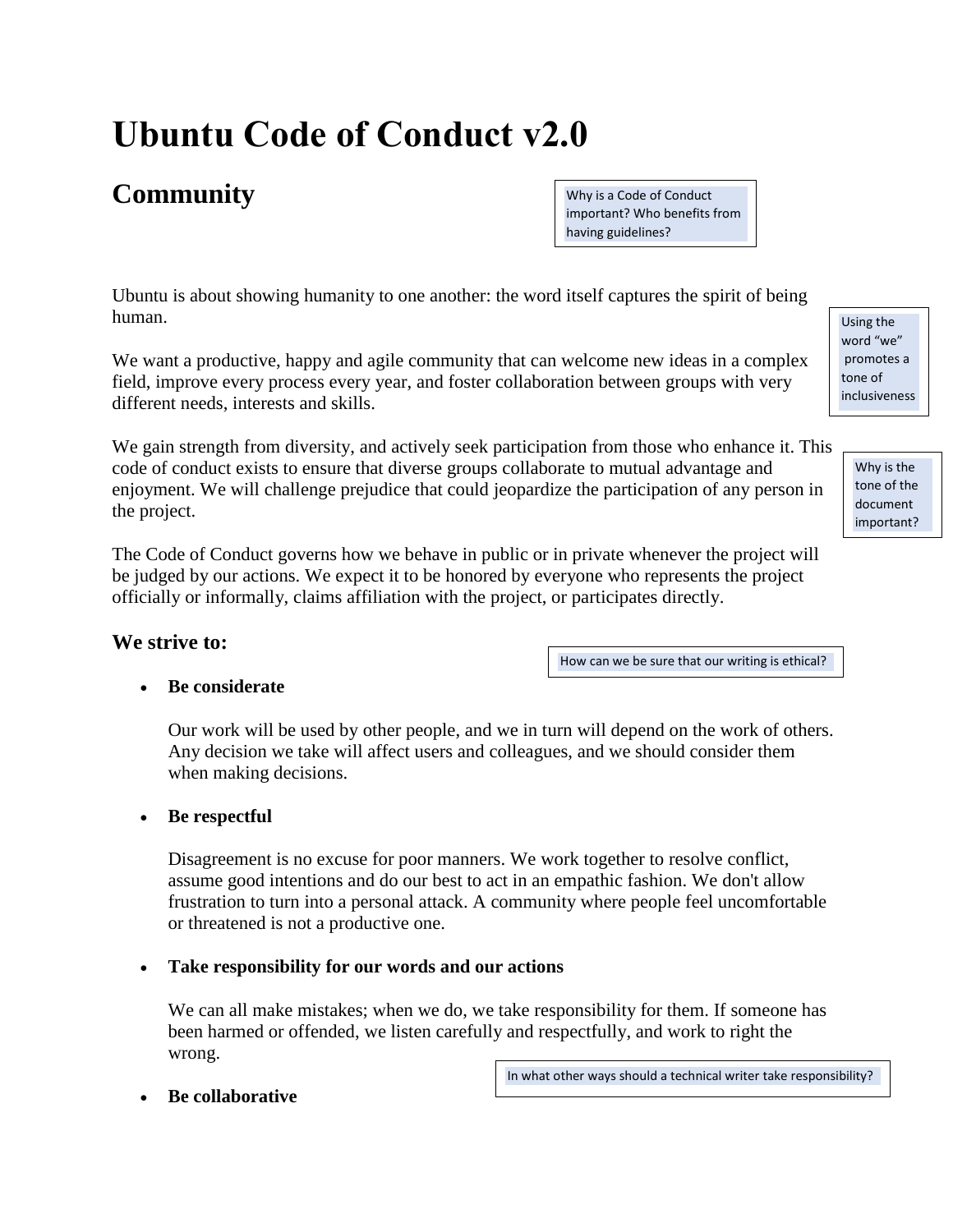What we produce is a complex whole made of many parts, it is the sum of many dreams. Collaboration between teams that each have their own goal and vision is essential; for the whole to be more than the sum of its parts, each part must make an effort to understand the whole.

Collaboration reduces redundancy and improves the quality of our work. Internally and externally, we celebrate good collaboration. Wherever possible, we work closely with upstream projects and others in the free software community to coordinate our efforts. We prefer to work transparently and involve interested parties as early as possible.

#### • **Value decisiveness, clarity and consensus**

Is any of this information confusing?

Disagreements, social and technical, are normal, but we do not allow them to persist and fester leaving others uncertain of the agreed direction.

We expect participants in the project to resolve disagreements constructively. When they cannot, we escalate the matter to structures with designated leaders to arbitrate and provide clarity and direction.

# • **Ask for help when unsure**

Nobody is expected to be perfect in this community. Asking questions early avoids many problems later, so questions are encouraged, though they may be directed to the appropriate forum. Those who are asked should be responsive and helpful.

# • **Step down considerately**

When somebody leaves or disengages from the project, we ask that they do so in a way that minimizes disruption to the project. They should tell people they are leaving and take the proper steps to ensure that others can pick up where they left off.

# **Leadership, authority and responsibility**

We all lead by example, in debate and in action. We encourage new participants to feel empowered to lead, to take action, and to experiment when they feel innovation could improve the project. Leadership can be exercised by anyone simply by taking action, there is no need to wait for recognition when the opportunity to lead presents itself.

# **Delegation from the top**

Responsibility for the project starts with the "benevolent dictator", who delegates specific responsibilities and the corresponding authority to a series of teams, councils and individuals, starting with the Community Council ("CC"). That Council or its delegated representative will arbitrate in any dispute.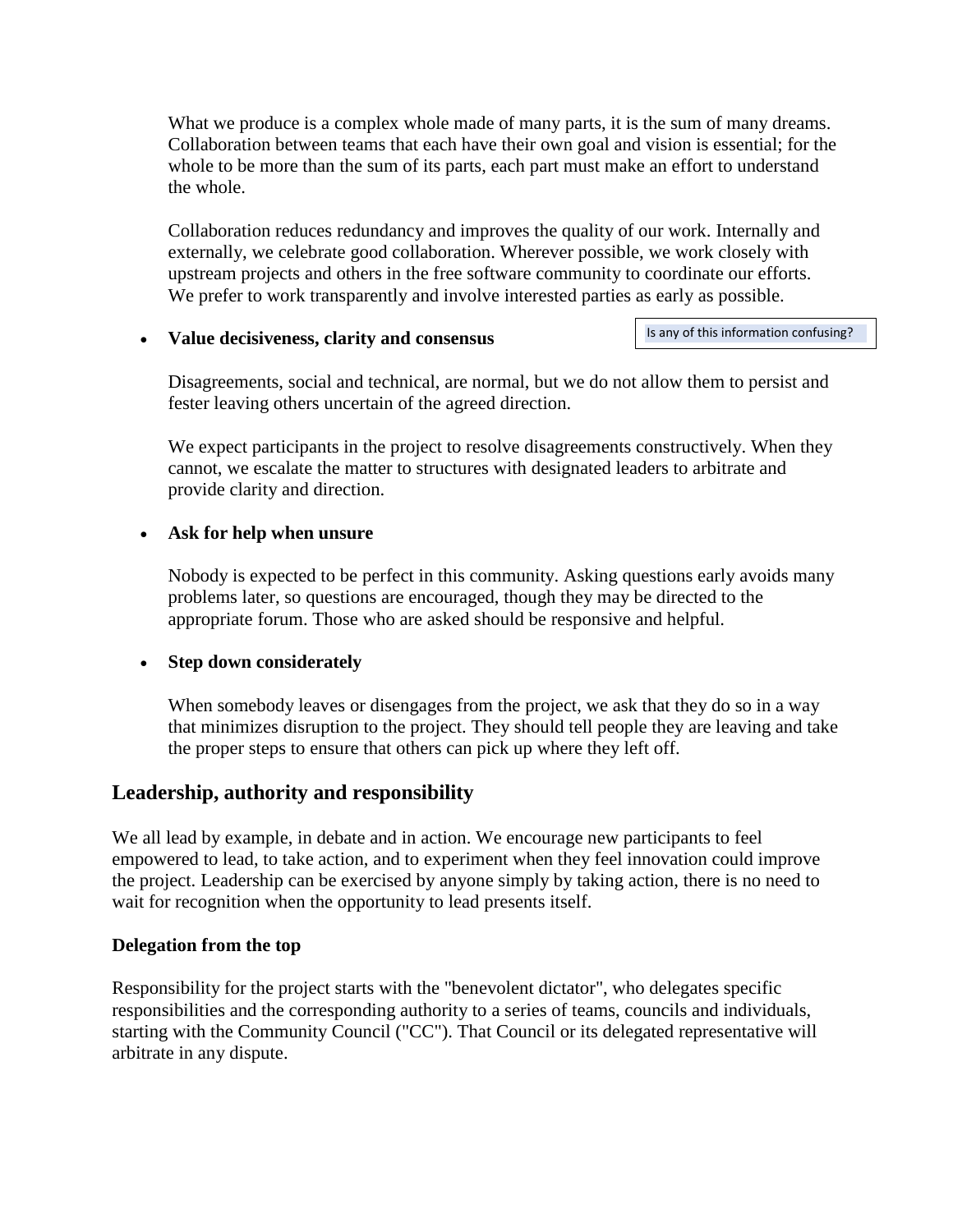We are a meritocracy; we delegate decision making, governance and leadership from senior bodies to the most able and engaged candidates.

## **Support for delegation is measured**

Nominations to the boards and councils are at the discretion of the Community Council, however the Community Council will seek the input of the community before confirming appointments.

Leadership is not an award, right, or title; it is a privilege, a responsibility and a mandate. A leader will only retain their authority as long as they retain the support of those who delegated that authority to them.

## **We value discussion, data and decisiveness**

We gather opinions, data and commitments from concerned parties before taking a decision. We expect leaders to help teams come to a decision in a reasonable time, to seek guidance or be willing to take the decision themselves when consensus is lacking, and to take responsibility for implementation.

The poorest decision of all is no decision: clarity of direction has value in itself. Sometimes all the data are not available, or consensus is elusive. A decision must still be made. There is no guarantee of a perfect decision every time - we prefer to err, learn, and err less in future than to postpone action indefinitely.

We recognize that the project works better when we trust the teams closest to a problem to make the decision for the project. If we learn of a decision that we disagree with, we can engage the relevant team to find common ground, and failing that, we have a governance structure that can review the decision. Ultimately, if a decision has been taken by the people responsible for it, and is supported by the project governance, it will stand. None of us expects to agree with every decision, and we value highly the willingness to stand by the project and help it deliver even on the occasions when we ourselves may prefer a different route.

# **Open meritocracy**

We invite anybody, from any company, to participate in any aspect of the project. Our community is open, and any responsibility can be carried by any contributor who demonstrates the required capacity and competence.

# **Teamwork**

A leader's foremost goal is the success of the team.

"A virtuoso is judged by their actions; a leader is judged by the actions of their team." A leader knows when to act and when to step back. They know when to delegate work, and when to take it upon themselves.

> How do you think this Code of Conduct impacts the workers of Ubuntu?